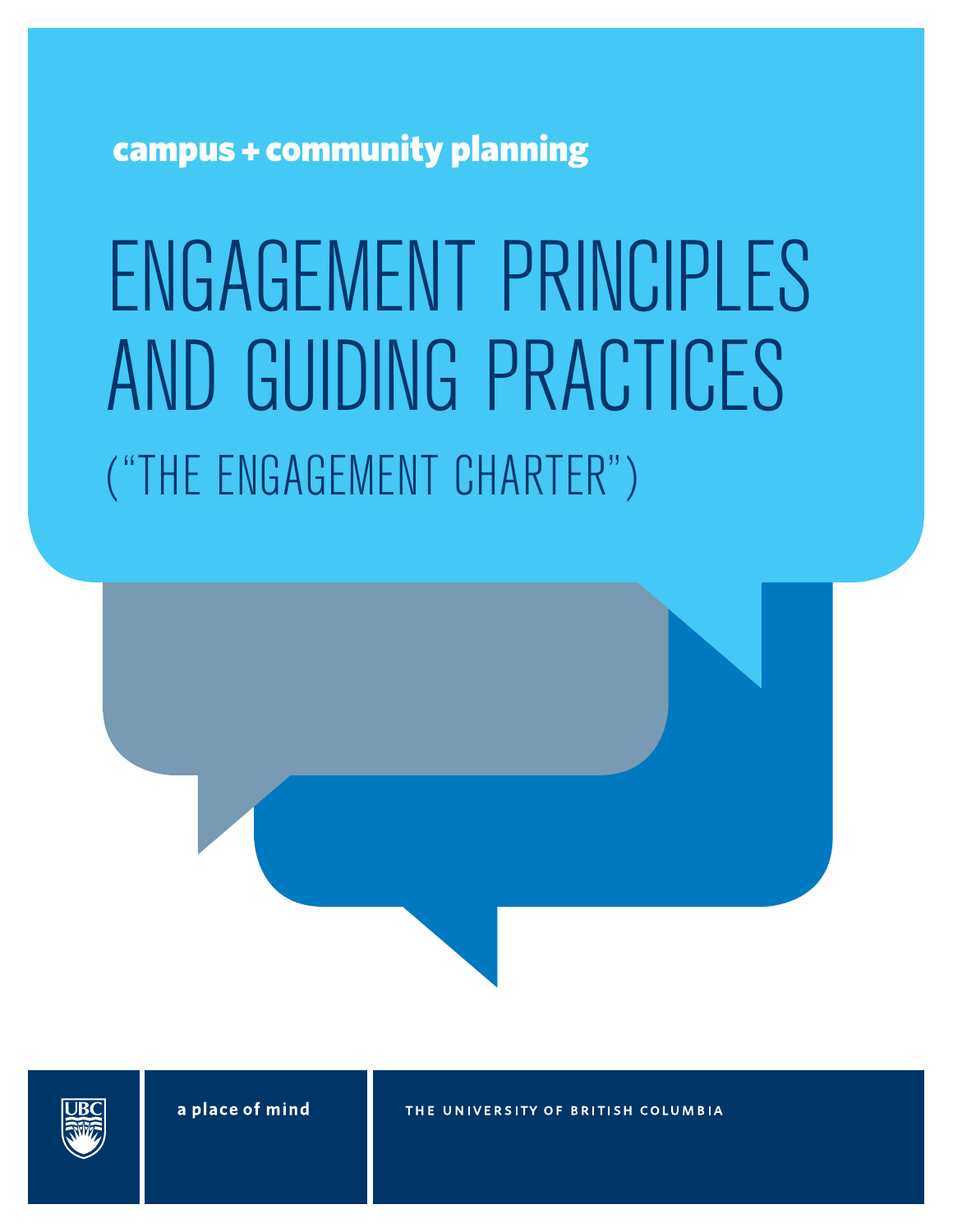## COMMUNITY ENGAGEMENT,

through its various forms, serves to enhance social and environmental wellbeing. It is a pillar of the University's strategic vision, *Place and Promise*, which recognizes UBC's leadership role in enabling dialogue and action on societal issues through learning, research and partnerships. Community engagement is core to the University's academic mission, administration and planning. These Engagement Principles and Guiding Practices provide the foundation for UBC to honour its commitment to public engagement in planning processes.

UBC is a unique and diverse community. It is a global centre for research and teaching, with a large student population that changes regularly, the third largest employer in Metro Vancouver, and a growing residential community. UBC also plays an important role in both the regional and provincial economy, is neighbours with the City of Vancouver, University Endowment Lands, and is located on traditional ancestral unceded territory of the Musqueam people.

**Campus + Community Planning is committed to engaging the campus community and its neighbours to continue to contribute to new thinking, research and practice towards the regeneration of neighbourhoods and community wellbeing.** We integrate public engagement in the planning and design of UBC's academic campus and neighbourhoods to create two-way communication, informed participation and a culture of collaboration, both during planning processes and on an ongoing basis. We use a number of approaches to engage with the public, from informing, consulting, joint problem solving, collaborating through to partnership. The type of engagement we use is determined by the mandate, impact and interest of each planning process.

Included here are a set of principles for defining, designing, implementing and concluding public engagement for planning processes. These are also guiding practices for each principle that describe how the principles can be activated. These were both developed in consultation with the UBC community, including various interests on and off campus (listed on back).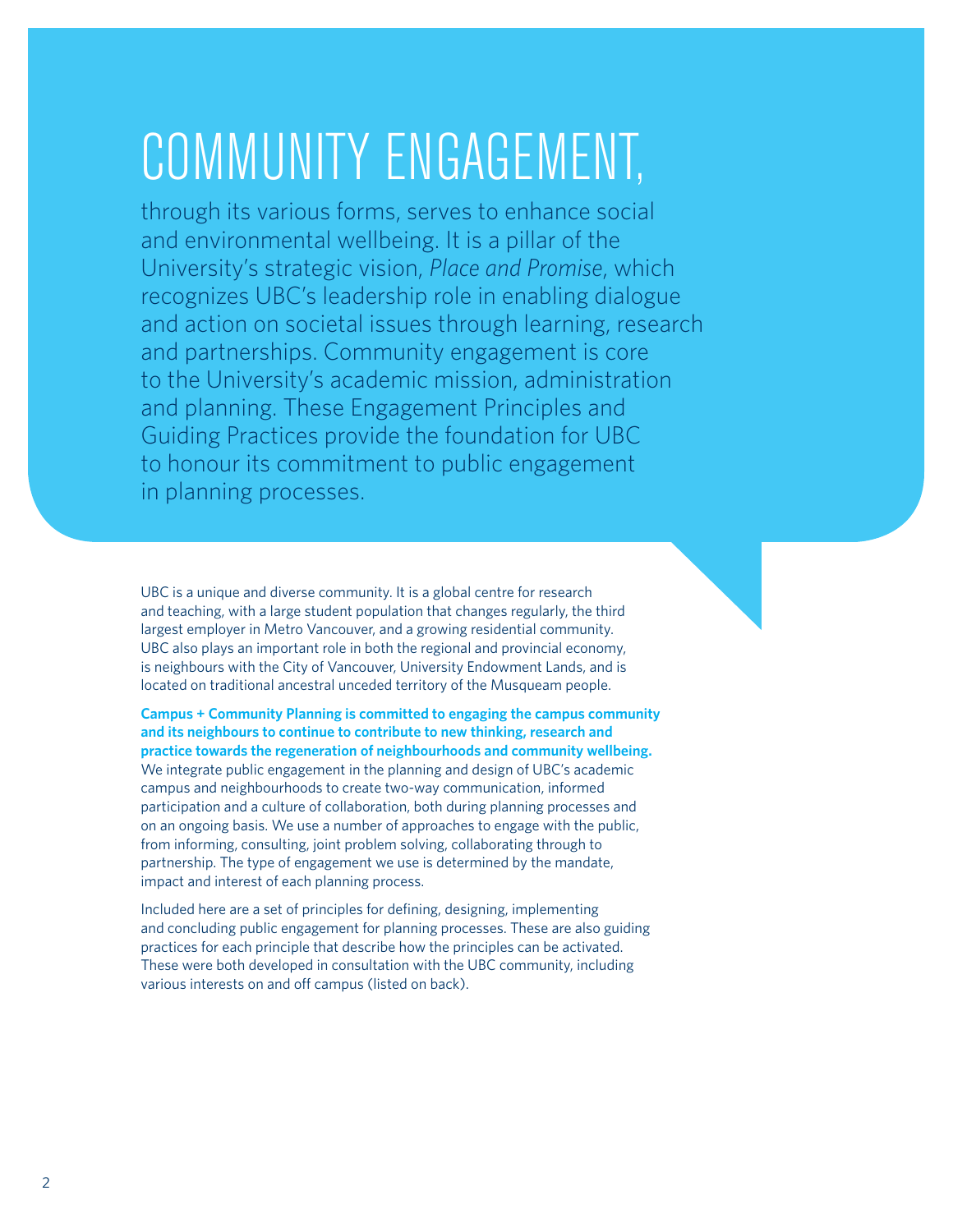### campus + community planning engagement principles



defining the process BE CLEAR ABOUT HOW AND WHY INDIVIDUALS AND INTEREST GROUPS WILL BE INVOLVED IN THE PLANNING PROCESS

REACH OUT TO THOSE IMPACTED OR INTERESTED



designing + implementing the process

UNDERSTAND THE NEEDS AND CONCERNS OF INDIVIDUALS AND INTEREST GROUPS

RESOURCE THE PROCESS TO DELIVER ON THE PLAN AND ENGAGEMENT OBJECTIVES

CHOOSE METHODS OF INVOLVEMENT THAT MATCH THE ENGAGEMENT OBJECTIVES AND LEGISLATIVE REQUIREMENTS

ENGAGE IN A MANNER THAT REFLECTS THE DIVERSITY AND NEEDS OF THE COMMUNITY

ENABLE TWO-WAY INFORMATION FOR INFORMED PARTICIPATION AND PLANNING



concluding the process SHARE THE OUTCOMES OF THE PROCESS AND HOW PARTICIPANT INPUT WAS USED

EVALUATE THE PROCESS WITH PARTICIPANT FEEDBACK

INTEGRATE PLANNING PROJECTS WITH ONGOING COMMUNICATION, RELATIONSHIP BUILDING AND RESEARCH EVALUATION OPPORTUNITIES

**The following pages define guiding practices for each of these principles.**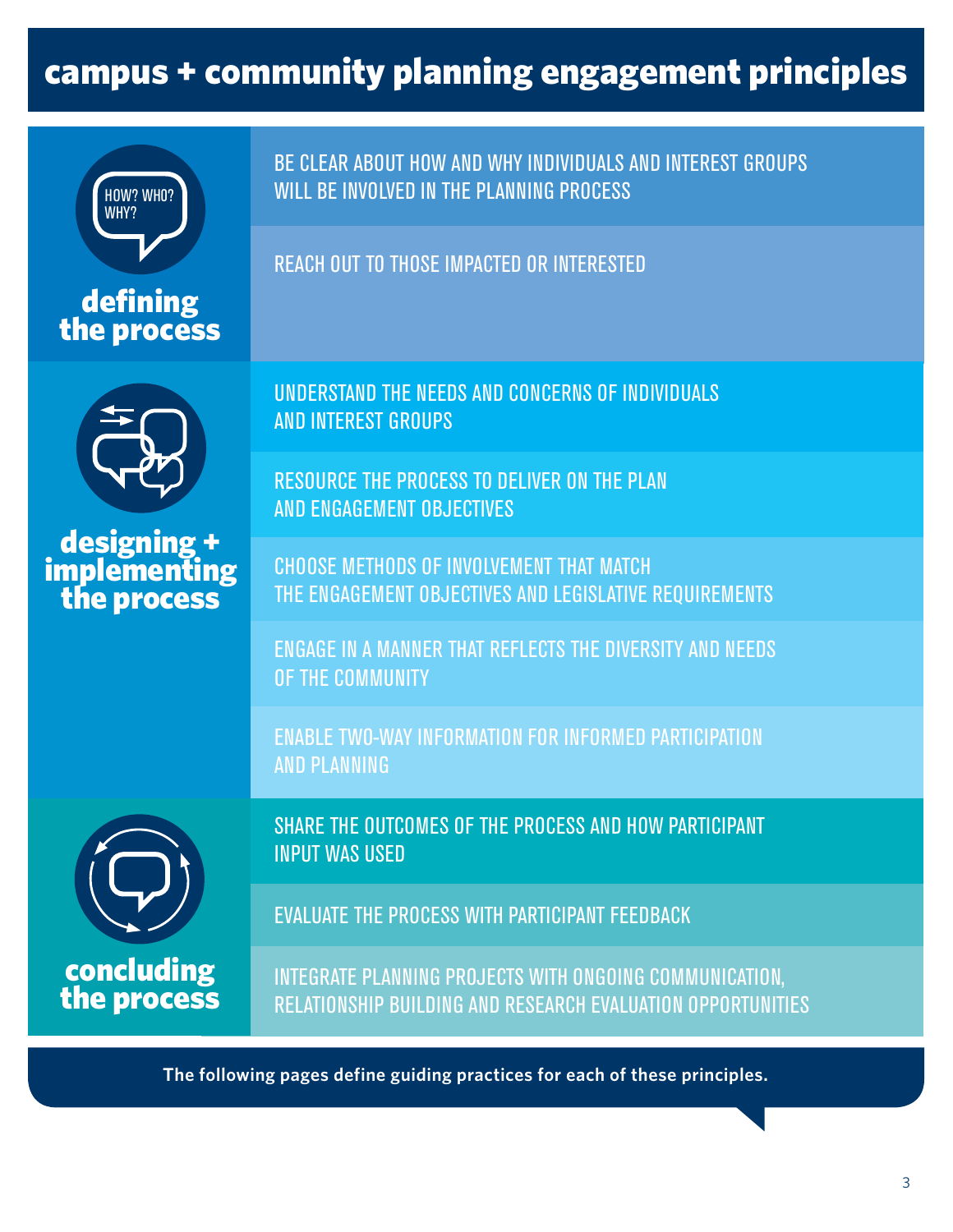

### defining the process

### BE CLEAR ABOUT HOW AND WHY INDIVIDUALS AND INTEREST GROUPS WILL BE INVOLVED IN THE PLANNING PROCESS

**Define and communicate the level of involvement of individuals, groups leaseholders and organizations in the planning process.**

**Define the purpose and scope** of the plan or project and relevant areas of the campus.

**Determine the level of interest** in the planning decision.

**Specify the type(s) of engagement** that will be used, ranging from notification through to partnership, depending on the mandate, scope and impact of the process. HOW? WHO? WHY?



**Identify the objectives** of the community engagement process (i.e. purpose of engagement process and how input will be used).

### REACH OUT TO THOSE IMPACTED OR INTERESTED

### **Identify possible individuals, groups, leaseholders and organizations.**

**Create a list of contacts**  along with likely concerns and interests, as well as level of interest.

**Where appropriate, conduct pre-consultation** with key individuals, leaseholders and interest groups (e.g. AMS, GSS, faculty, staff, UNA, Musqueam, etc…) to determine level of interest and reach out to those typically harder to engage.

### **Pre-engagement notification process:**

**Clearly communicate key issues and purpose**  of the planning process in the notifications (e.g. use maps, photos and simple text).

**Determine appropriate communication/ notification channels**  (electronic and print) and ensure interested and impacted groups receive targeted communication.

#### **Send notifications to the list of contacts**

(individuals, leaseholders and organizations) and through communication channels in advance of public engagement (e.g. 10 days prior to event).



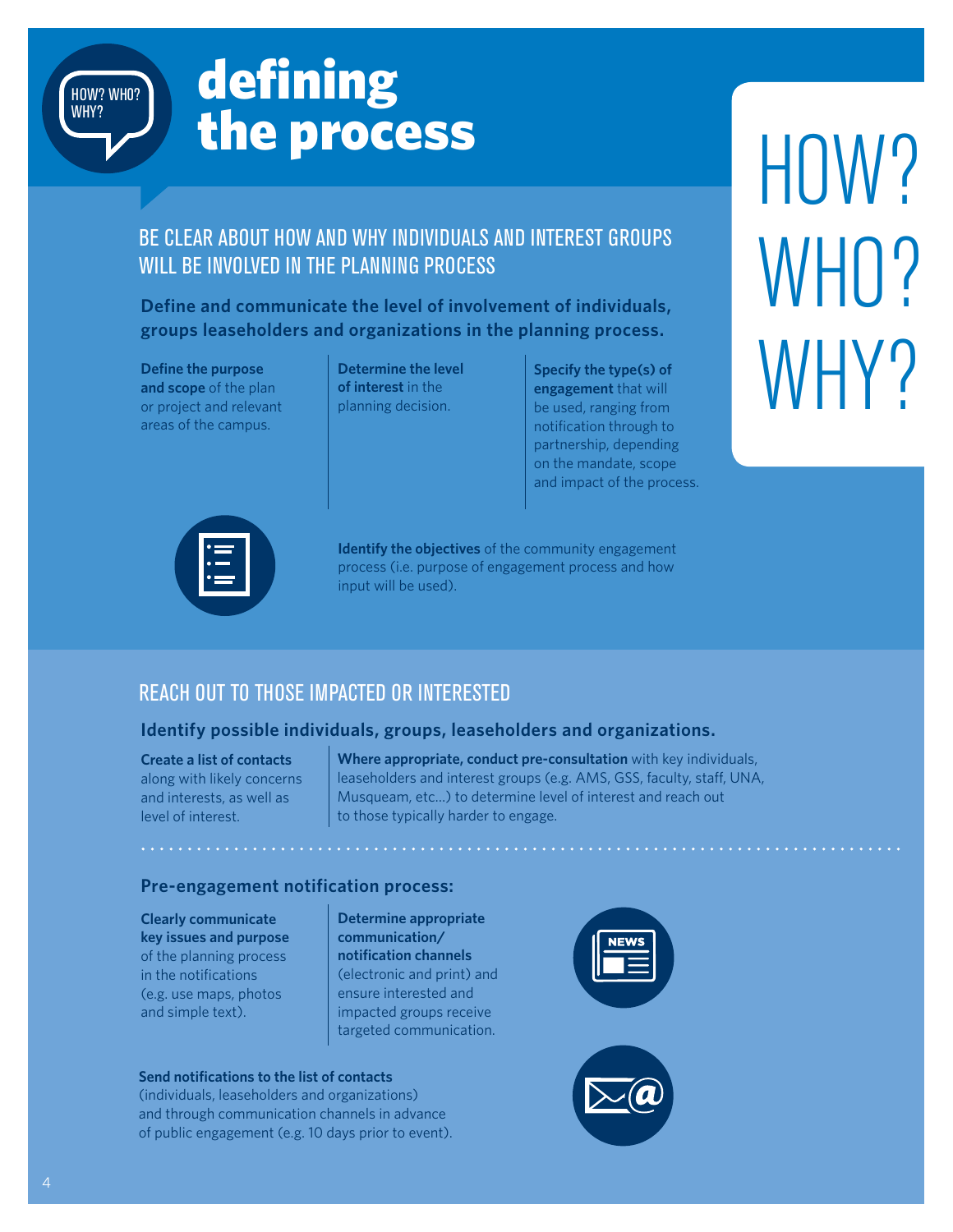

### designing + implementing the process

### UNDERSTAND THE NEEDS AND CONCERNS OF INDIVIDUALS AND INTEREST GROUPS

### **Design engagement activities to connect community needs and interests with plan content.**

#### **Understand community assets and values** related to the scope of the plan or project (e.g. review relevant research, plans and reports).

**Acknowledge community concerns** and clearly communicate the rationale behind proposed recommendations.

# WHAT? WHEN?

### RESOURCE THE PROCESS TO DELIVER ON THE PLAN AND ENGAGEMENT OBJECTIVES

**Create a project schedule and work plan that addresses the needs of participants, staff and decision makers.**



**Ensure engagement processes are timed** to allow outcomes from activities to inform planning decisions.

**Schedule engagement activities** during times of the year when people are more available. When this is not feasible, meet with key representatives to explain why and explore alternatives.

**Connect and time** project schedule with other relevant projects to allow them to build off each other.

**Align project schedules with key board meetings** dates, when necessary (Board of Governors, and other relevant boards and governing bodies).

### CHOOSE METHODS OF INVOLVEMENT THAT MATCH THE ENGAGEMENT OBJECTIVES AND LEGISLATIVE REQUIREMENTS

### **Selecting Engagement Methods**

**Use engagement methods that are most appropriate for the level of interest and impact** the planning decision will have on individuals, leaseholders and organizations.

**Be innovative with the types of engagement** techniques and practices. Continually refresh and update tools and techniques.

**Choose engagement methods** that will appeal to and fit the participants.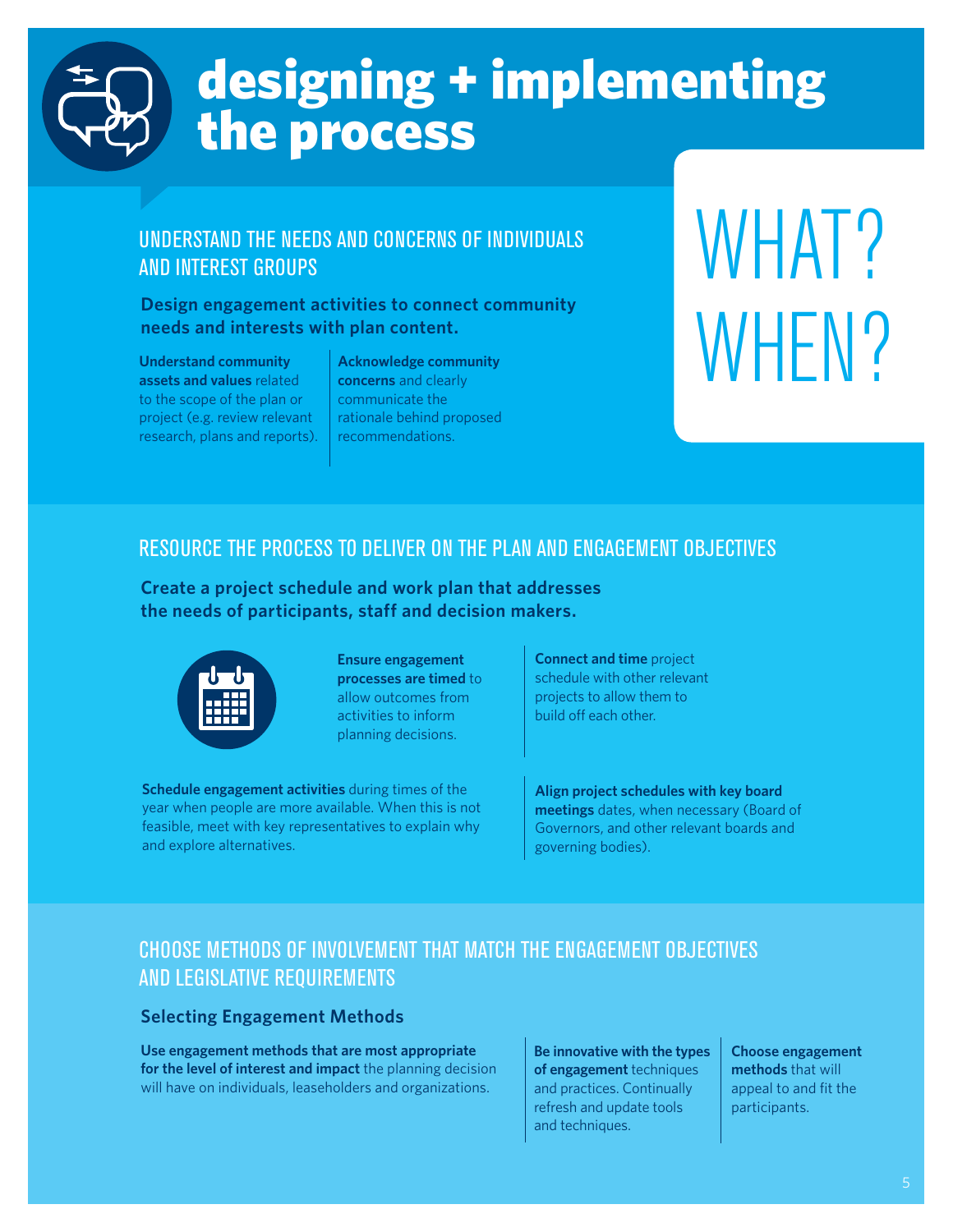

### designing + implementing the process

### ENGAGE IN A MANNER THAT REFLECTS THE DIVERSITY AND NEEDS OF THE COMMUNITY

**Plan events and activities that encourage broad participation of students, faculty, staff, residents and neighbours who live on and off campus.** 



**Provide activities for children** at events, when appropriate.

**Acknowledge** that UBC is located on traditional, ancestral, unceded territory of the Musqueam people.

### ENABLE TWO-WAY INFORMATION FOR INFORMED PARTICIPATION AND PLANNING

### **Use a variety of methods to send and receive information.**

**Provide information to the community that is clear, concise and can be understood** by a non-technical audience and by those who speak English as a second language.

**Coordinate with stakeholders, working groups, and committees**  during the course of the project to share project information with their networks.

**Formal public feedback will be gathered** to meet legislative requirements, when mandated.

**Use the Campus + Community Planning website** as the main source for project information (including technical reports and background materials), update information throughout the project and make print copies available upon request.

**Ask objective and open ended questions,** whenever possible, to elicit public opinion.

**Set minimum feedback periods** for projects that have a greater impact or interest. (e.g. 2 week period)

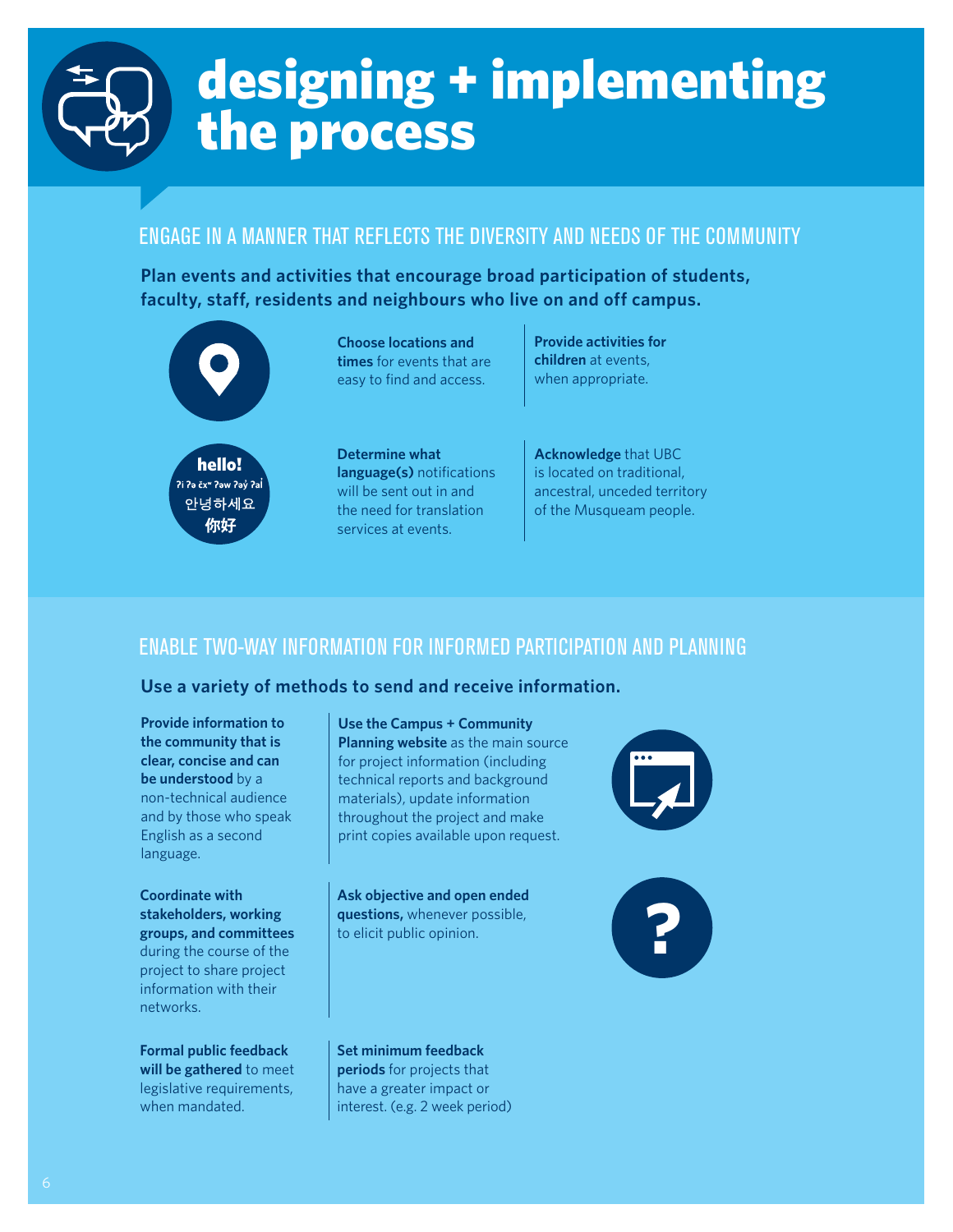

### concluding the process

### SHARE THE OUTCOMES OF THE PROCESS AND HOW PARTICIPANT INPUT WAS USED

**Publish a report that summarizes engagement outcomes at key points in the planning process.**



**Summarize** notification process, engagement methods used, conduct a theme analysis on written feedback received and report out themes (e.g. report themes that recur 5% or more times).

**Provide an explanation**  of how feedback gathered informed the planning process and outcomes (e.g. include responses to feedback in the consultation report).

**Include written feedback received** as an appendix to the summary report.

### **Post-Engagement Notification Process**

**Determine** appropriate communication/notification channels through which to circulate plan outcomes.

**Send notifications** to stakeholders and interested individuals about the plan outcomes and next steps.

### EVALUATE THE PROCESS WITH PARTICIPANT FEEDBACK

**Gather feedback on the engagement process that asks how well the engagement principles were upheld and use outcomes to improve future processes.**

**Provide an engagement process questionnaire** at all engagement events and make the questionnaire available online.

**Have an annual check-in meeting** with campus stakeholders (both on and off campus) on how well Campus + Community Planning is upholding the engagement principles.

### INTEGRATE PLANNING PROJECTS WITH ONGOING COMMUNICATION, RELATIONSHIP BUILDING AND RESEARCH EVALUATION OPPORTUNITIES

### **Maintain continuity of contact with key individuals, organizations and the broader campus community.**

**Update key individuals, organizations and the broader campus community** on upcoming projects, engagement opportunities and outcomes, as part of ongoing communications and meetings.

**Engage with students, faculty, staff, residents and neighbours** about planning at UBC and how they can be involved.

**Support and champion research opportunities**  with faculty, students and staff that explore innovations in engagement.